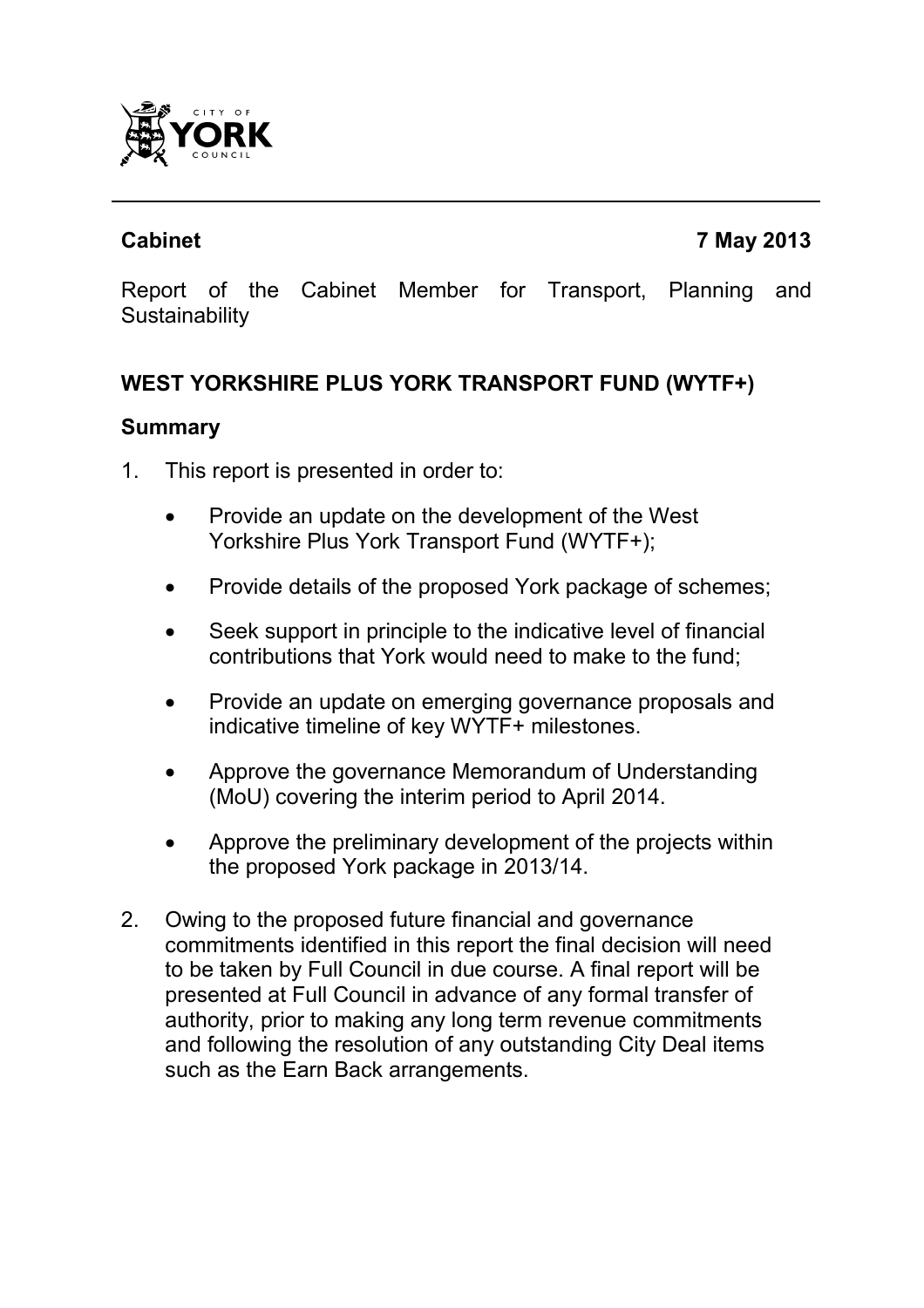## **Background**

## *Context – The Need for WYTF+*

- 3. Although York is weathering the current economic slowdown relatively well in comparison to some other UK towns and cities<sup>1</sup>, it is acknowledged that the major UK cities and regions must compete on an international basis. Even against a backdrop of a global recession many other cities are investing heavily and seeing their economic output grow.
- 4. Therefore, the challenge for the local authorities of York and the West Yorkshire region is to find the best way to use the scarce public sector funds available to stimulate the economy so that the recovery is strong and sustained.
- 5. There are several ways in which investment can lead to this form of economic strengthening. Investment in infrastructure that leads to business growth and efficiency gains is one of them. Transport connectivity – how long journeys take as well as their reliability - is a critical factor for most businesses across the North, and it is therefore an absolutely vital area for investment.
- 6. Work done by the Northern Way established an evidence base that highlighted the potential in the North to provide a strong boost to national economic recovery, but we don't yet have the quality transport networks that are needed. It also suggested that the growth potential for the north is substantial and called for a re-balancing of transport expenditure away from the south of England.
- 7. Calculations carried out by Transport for Greater Manchester in a Single Appraisal Framework (SAF) reveal that transport infrastructure investment offers excellent value for money relative to other local authority policy and intervention areas, in terms of increasing economic potential.
- 8. Major transport schemes are also needed to underpin the emerging York Local Plan. Opportunities to link the phasing of some of the proposed York package to key local development sites such as York Central are important and will be investigated fully. Significant growth would be accommodated through the following outcomes:

 $\overline{\phantom{a}}$ <sup>1</sup> Centre for Cities, Cities Outlook report 2012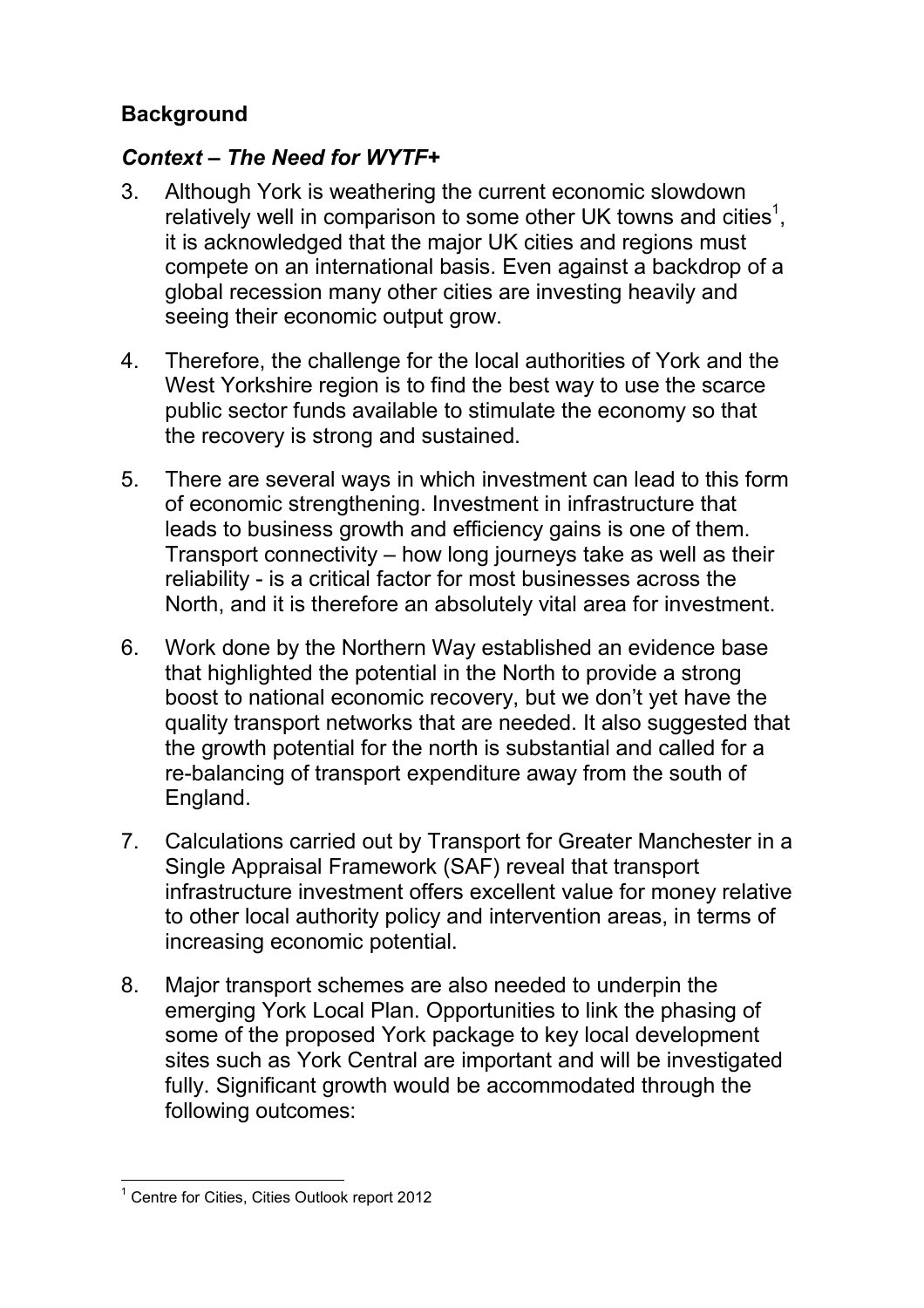- Widening the accessible labour pool to attract new employees from a wider catchment area.
- Improving access to York by upgrading the northern section of the outer ring road with specific benefits for all road users.
- A significant enhancement in bus commuting into the city centre and to sustainable nodes, assisted by the relocation of non-essential traffic out of the city centre onto the ring road.
- Entering into a partnership with Network Rail to transform the existing station to create an improved gateway with the capacity and quality to attract significant numbers of new users thus delivering growth.
- Connecting the increased workforce expected as a result of housing growth with new and existing employment opportunities.
- Improving access to new jobs and areas of existing employment for people who live in deprived communities.
- 9. Locally in York there is strong support from the general population for transport investment to support the economy, reducing congestion and improving connectivity and transport.<sup>2</sup> This is reinforced through comments and views received through ongoing dialogue with our key transport stakeholders, some of whom are very concerned at current inadequacies affecting their businesses is terms of delivery times and reliability.

## *Context – The Development of WYTF+*

- 10. The origins of the WYTF+ date back to the announcement of the Leeds City Deal with Government in July 2012. As well as a proposal to change transport governance arrangements (a Combined Authority) and initiate rail devolution, the Leeds City Deal also included a commitment create a £1billion+ fund to invest in transport over the next decade.
- 11. Alongside the City Deals the UK Government has also changed the way in which local transport major scheme funding will be

 2 City of York Council Local Transport Plan for 2011 to 2031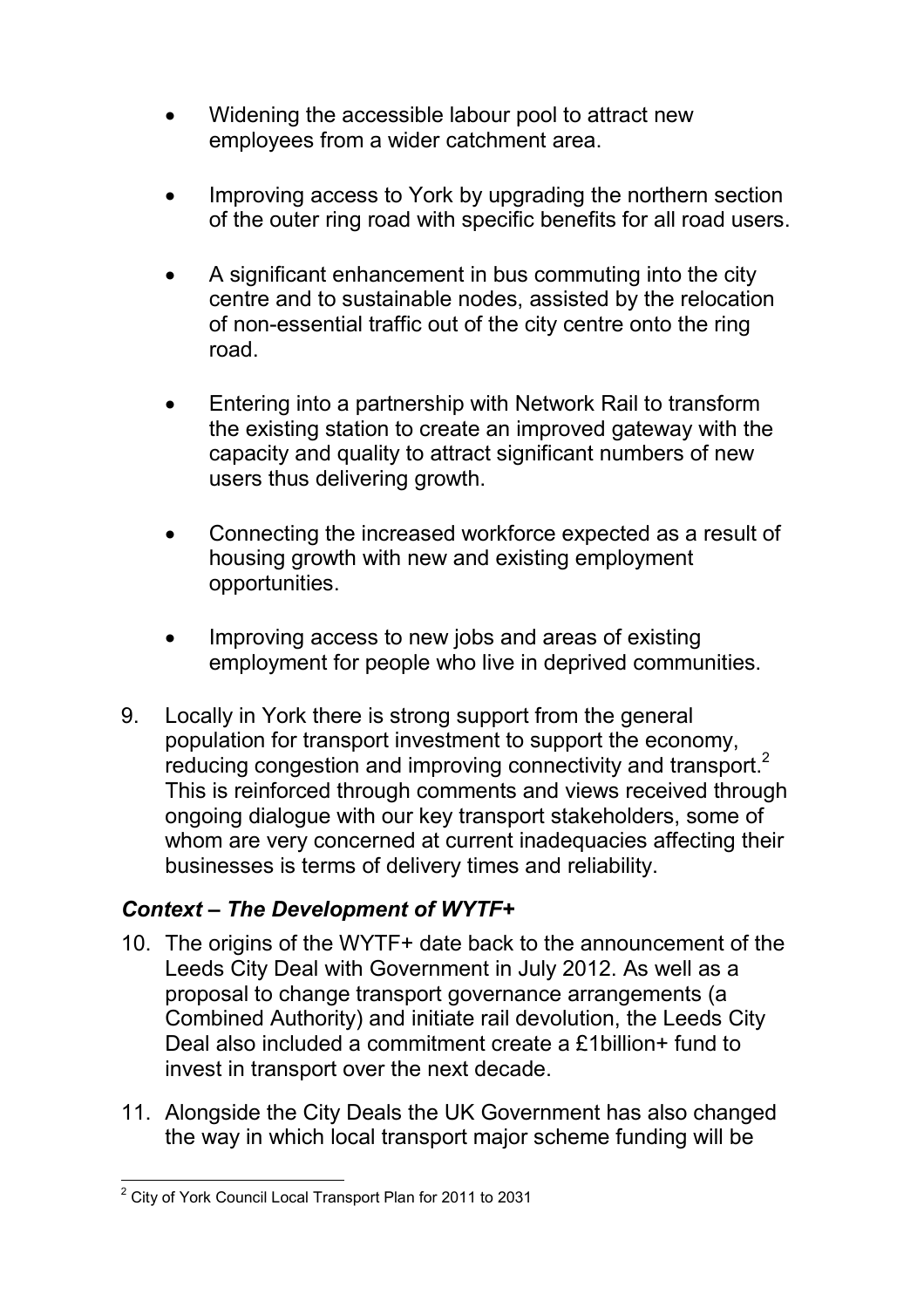organised from 2015/16 onwards. Local authorities were invited to become members of Local Transport Bodies (LTB). By devolving power and funding for transport major schemes from the DfT the LTB becomes the organisation through which scheme prioritisation and funding decisions are made.

- 12. The Cabinet approved (9 October 2012) the proposal for York to join a West Yorkshire and York LTB subject to detailed Governance arrangements being agreed. The DfT confirmed the indicative Major Scheme allocation for the West Yorkshire and York LTB in January 2013. The WYTF+ includes the West Yorkshire + York LTB major scheme funding.
- 13. City of York Council is also a non-voting member of the neighbouring North Yorkshire LTB. Initial discussions with the NYLTB have identified that the York Outer Ring Road scheme is of mutual benefit to both West Yorkshire Plus York and North Yorkshire LTB
- 14. A report describing the development of the WYTF+ is attached as Annex A. The key objectives are:
	- The fund is targeted specifically at increasing employment and productivity growth.
	- The fund will address decades of under-investment in the City Region transport network.
	- The overall impact of the fund will be carbon neutral or better
- 15. Evidence shows that the fund has potential to achieve the following outcomes:
	- Generate significant additional economic investment
	- Enhance connectivity to, from and within the area.
	- Unlock key development sites
	- Substantially reduce dependence on central funding
	- Provide surety over a 10 year programme of major schemes
	- Create a further income stream (the Earnback deal)
	- Develop transformational schemes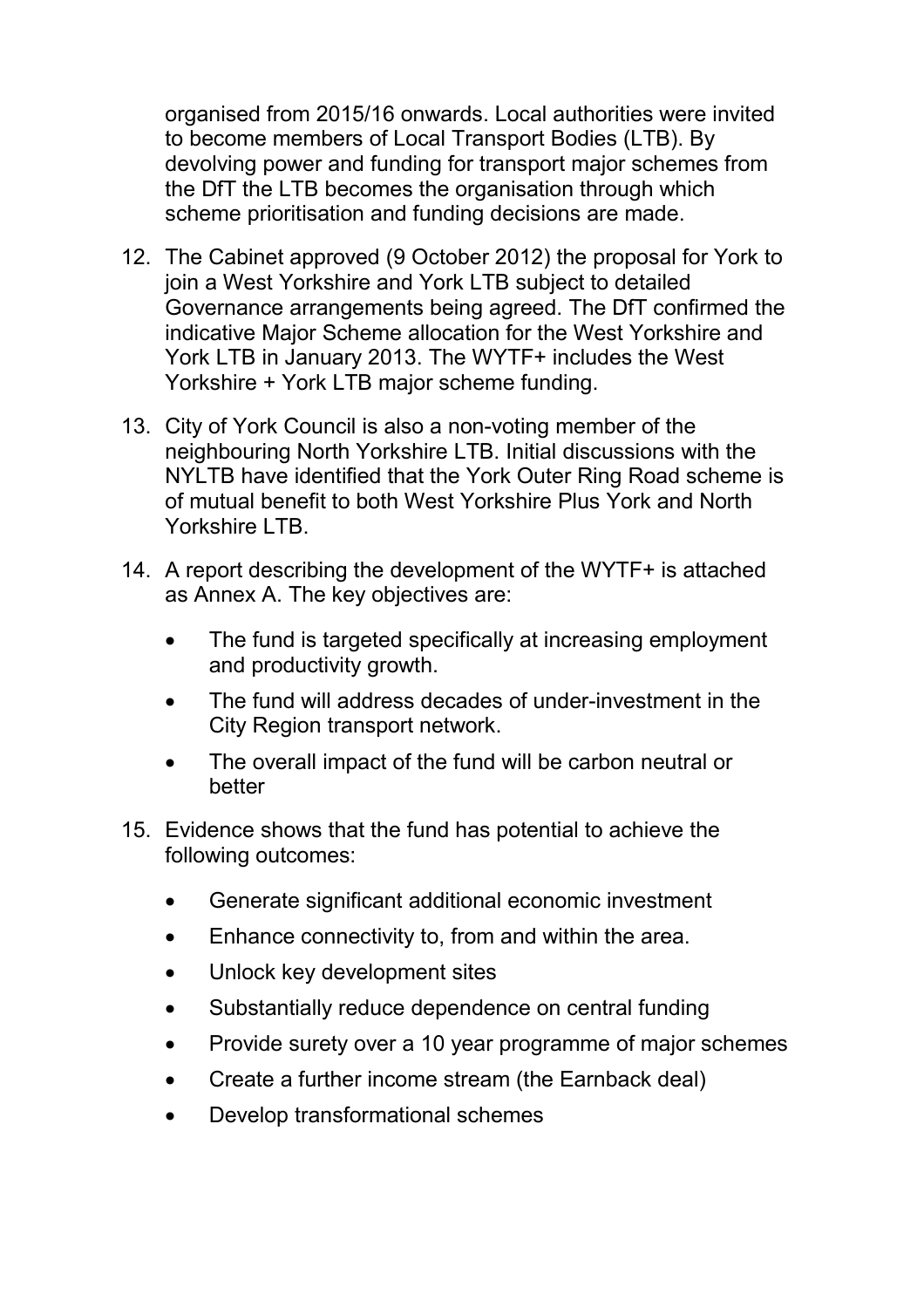## *The York Package*

- 16. The proposed York package of schemes shares the same objectives as the (core) West Yorkshire package - namely the delivery of the maximum net increases in Gross Value Added (GVA) – a measure of economic output - and improving access to employment.
- 17. By adopting the same strategic objective as that used in the core package York's overall funding contribution and its per capita allocation of major scheme funding will be spent either on schemes with a mutual benefit to West Yorkshire and York (and potentially other LTBs) or on schemes of benefit to York and its hinterland.
- 18. The initial long list of potential major schemes and a précis of the analysis and modelling carried out to prioritise the schemes is detailed in Annex B. The five highest performing York schemes were prioritised as shown in Table 1.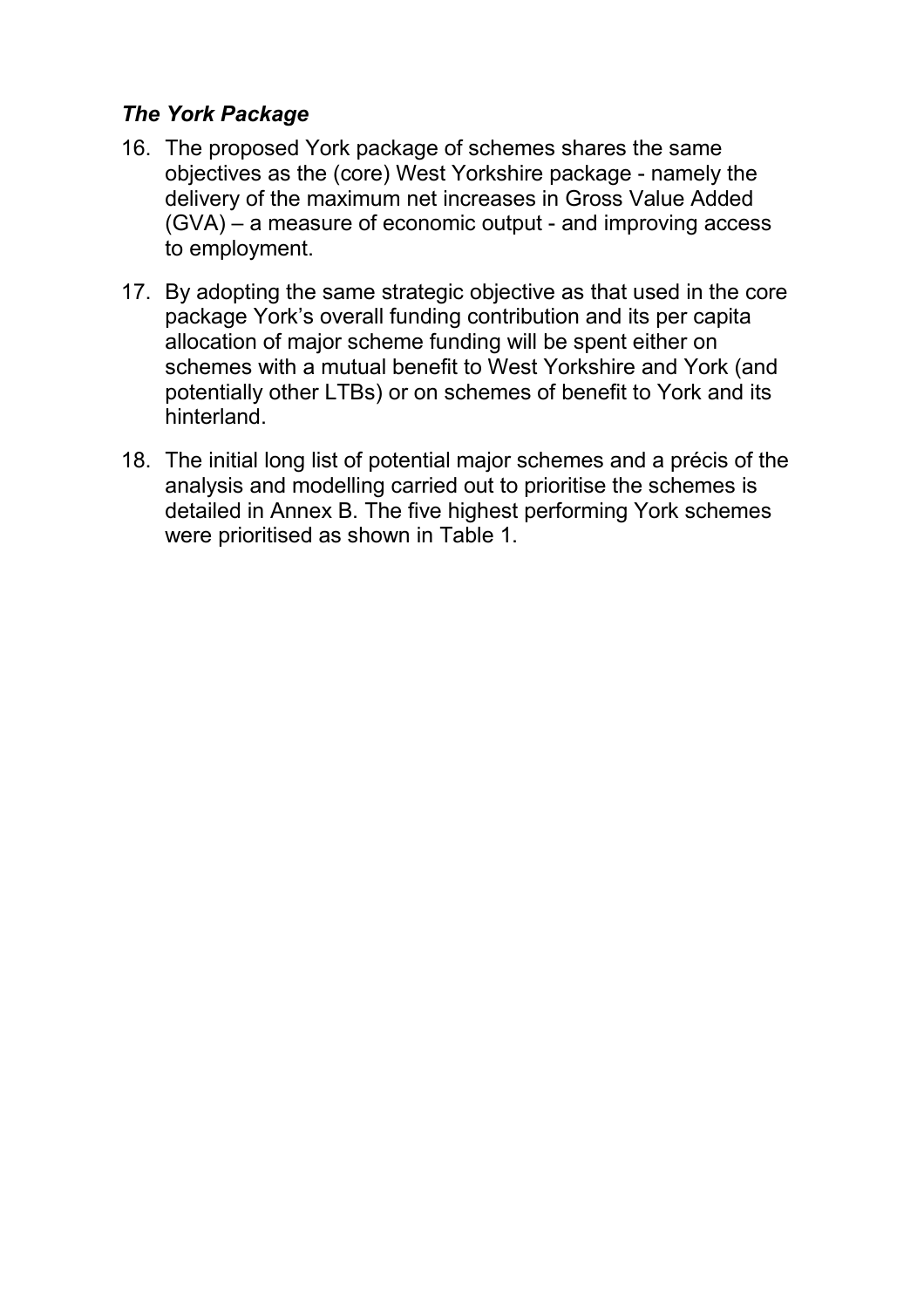## Table 1 – York Package of Schemes

| <b>Initial</b><br><b>Sift</b><br><b>Order</b> | <b>Scheme</b>                                                                   | <b>Cost (incl</b><br>optimism<br>bias)<br><b>f</b> m | <b>Scheme Description</b>                                                                                                                                                                                                                                                                                                         |  |
|-----------------------------------------------|---------------------------------------------------------------------------------|------------------------------------------------------|-----------------------------------------------------------------------------------------------------------------------------------------------------------------------------------------------------------------------------------------------------------------------------------------------------------------------------------|--|
| 1                                             | <b>York Central Access</b>                                                      | 27.0                                                 | York Central Access, new access road via A59,<br>pedestrian access from station area, sustainable<br>access routes, Queen Street bridge demolished and<br>bus interchange within wider station redevelopment                                                                                                                      |  |
| $\overline{2}$                                | A19 Bus Lane and<br>access to Designer<br><b>Outlet P&amp;R</b><br>Improvements | 1.9                                                  | A19 Bus Lane and Improved access to and egress<br>from existing Designer Outlet P&R                                                                                                                                                                                                                                               |  |
| 3                                             | <b>Clifton Moor Park &amp;</b><br>Ride and corridor<br>improvements             | 9.8                                                  | New Clifton Moor Park & Ride site and bus priority<br>and general corridor improvements                                                                                                                                                                                                                                           |  |
| 4                                             | PT Improvements 2 -<br><b>City Centre</b><br>Infrastructure                     | 7.2                                                  | PT Improvements 2 - City Centre bus priority<br>infrastructure and traffic management measures<br>including:<br>City centre bridge access priorities<br>City centre bus priority measures<br>Changes to city centre traffic management<br>Roll out of hybrid/electric bus fleet conversion<br>York ongoing Better Bus Area Status |  |
| 5                                             | <b>Northern Outer Ring</b><br>Road Improvements -<br>Low Intervention           | 37.6                                                 | Northern Outer Ring Road Improvements - Low<br>Intervention (r/b upgrades, minor widening<br>improvements to approaches and exits and some<br>NMU facility upgrades)                                                                                                                                                              |  |
| <b>York Package</b>                           |                                                                                 | 83.5                                                 | c.£129m total York GVA                                                                                                                                                                                                                                                                                                            |  |

- 19. The prioritised package of schemes in York follows a similar balanced approach as in West Yorkshire by offering additional highway capacity around York, while enabling sustainable growth (by bus, rail, walk and cycle) for access to new employment opportunities in the city centre, main urban areas and at sustainable nodes.
- 20. The package will deliver the following:
	- Increased capacity on the northern sections of the outer ring road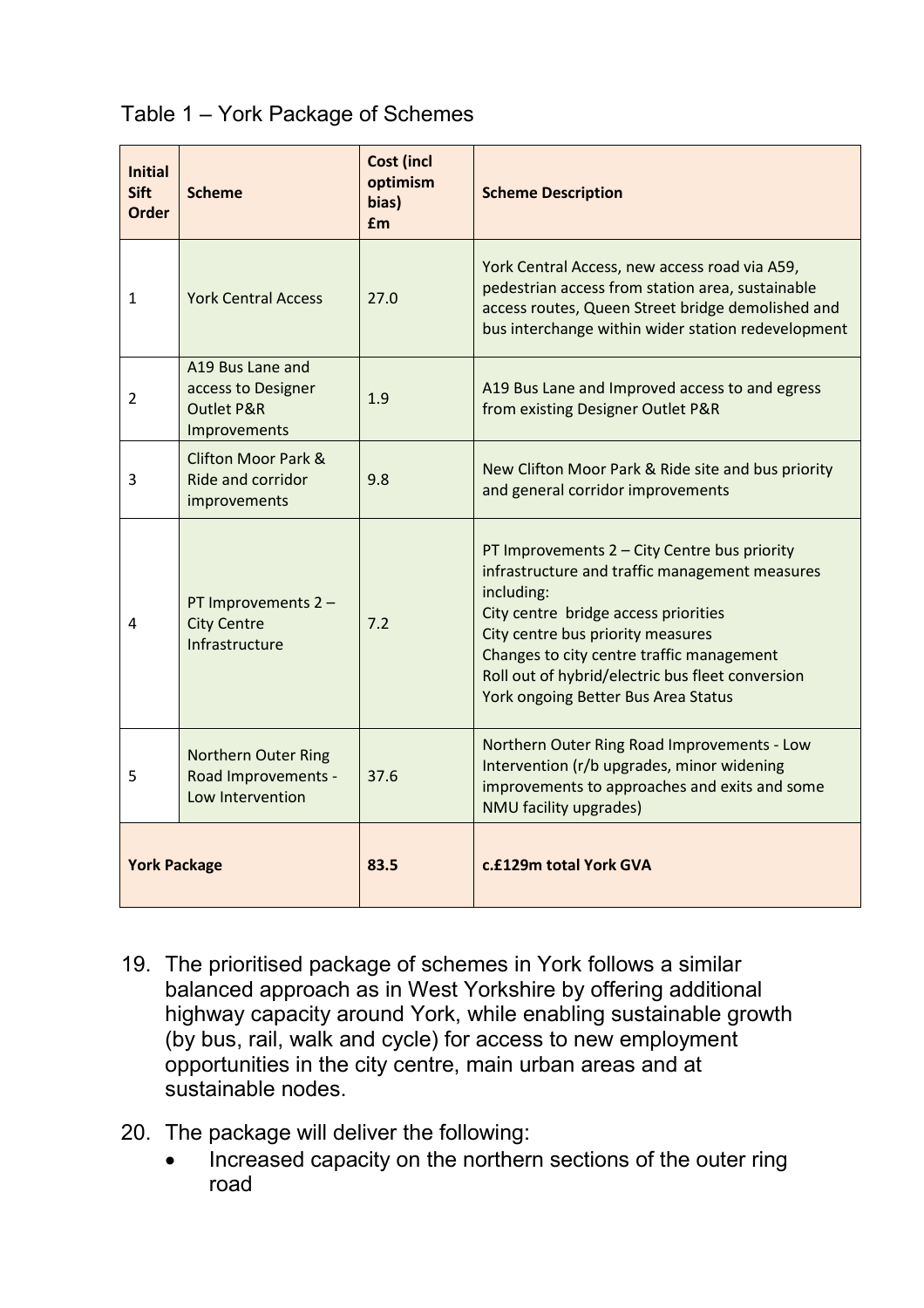- Provide new access and bus interchange within the York Central development
- Full Park & Ride coverage of the city and service improvements
- Support priorities for bus, cycle and walking access within and to the city centre.
- 21. These five schemes naturally form a coherent package that would support additional employment and GVA growth, compared to the baseline situation without the package, as shown in Table 2.

Table 2 – Economic and Employment Impact

| YORK                                    | Year | 2024              | 2030           | 2036  |
|-----------------------------------------|------|-------------------|----------------|-------|
| Additional employment                   |      | $1,200$   $1,800$ |                | 2,000 |
| Additional GVA (per year)               |      |                   | $E70m$ $E110m$ | E130m |
| Additional York residents in employment |      | 750               | 900            | 1.200 |

- 22. Overall the Fund would support significant levels of employment growth with only a minimal increase in the volume of car commuting traffic. The increase in employment within York would be met by increased employment opportunities for York residents and an increase in inward commuting from North Yorkshire.
- 23. Along with 1,200 additional York residents in employment by 2024, there would be benefit for residents of neighbouring Authorities. The additional number of residents in employment would also increase (by 2036) above the baseline, as follows:
	- West Yorkshire 110
	- Selby 240
	- North Yorkshire 110
	- East Riding 130
- 24. The York package of schemes performs very well in terms of GVA 'bought' per £1.00 invested. The calculations suggest the package would buy £1.61 of GVA per £1.00 invested, compared to £1.23 in West Yorkshire (and £0.90 in Greater Manchester). The conventional Transport Benefit to Cost Ratio (BCR) for the York package is calculated as 2.2 as a minimum, which excludes a detailed analysis of decongestion benefits (which are likely to be significant).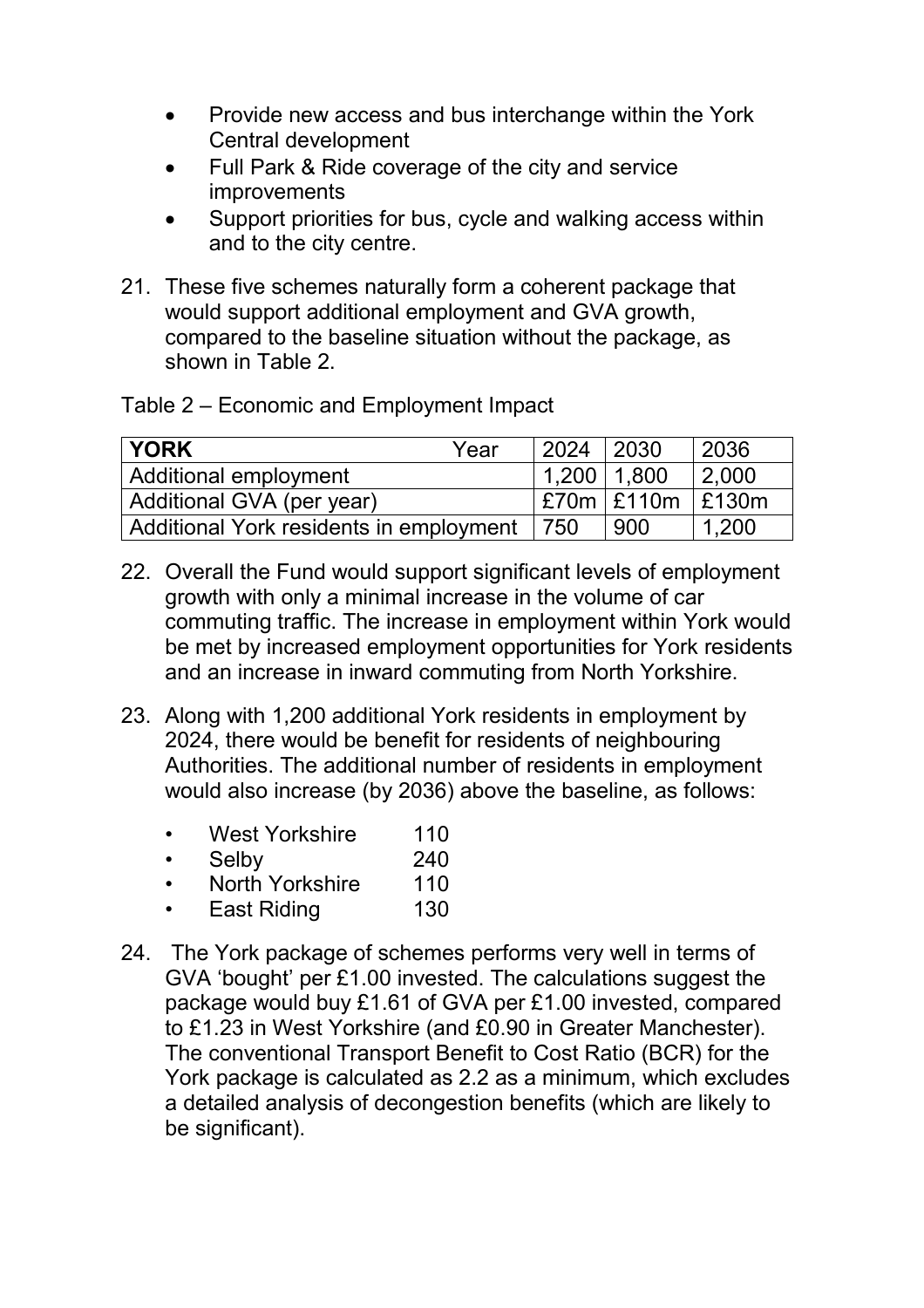- 25. Addressing existing points of congestion and delay on the highway and public transport networks will benefit all transport users. Quicker and more reliable journey times are provided for strategic (through) traffic enhancing strategic connectivity to the A1(M). These will be complemented by city centre measures that will result in quicker, more reliable public transport into the heart of the historic city areas.
- 26. The overall impact on carbon emissions is expected to be neutral or slightly positive. The carbon impacts of decongestion cannot be tested in detail at this stage, but once adequately calculated the scale of reduction is expected to lead to a net decrease in city wide emissions. The detailed impact on carbon will be assessed at the detailed design and business case stage
- 27. A similar approach to further carbon reductions as suggested for West Yorkshire could be pursued. It will be possible to set more ambitious targets for carbon as part of the design specification, or as enhancements to scheme designs which could attract additional funding or third party contributions which could facilitate the following types of intervention:
	- Further improvements in bus technology such as an increased rate of conversion to hybrid or preferably electric vehicles
	- Inclusion of electric charging points as part of rail station/bus park and ride schemes
	- Cycle and walk schemes being incorporated within key corridor and town centre improvement designs

#### *"Earn-Back"*

28. Discussions are taking place with central government over the terms of the 'earn back' commitment set out in the City Deal. It is anticipated that delivery of the early measures in the fund will generate additional economic activity and revenue for government (primarily through business rates). A key element of the City Deal is the ability to 'earn back' a proportion of this revenue and use it to support further investment through the fund locally. This is particularly important for some of the more ambitious, longer term measures that are proposed to be implemented after the first 10 years.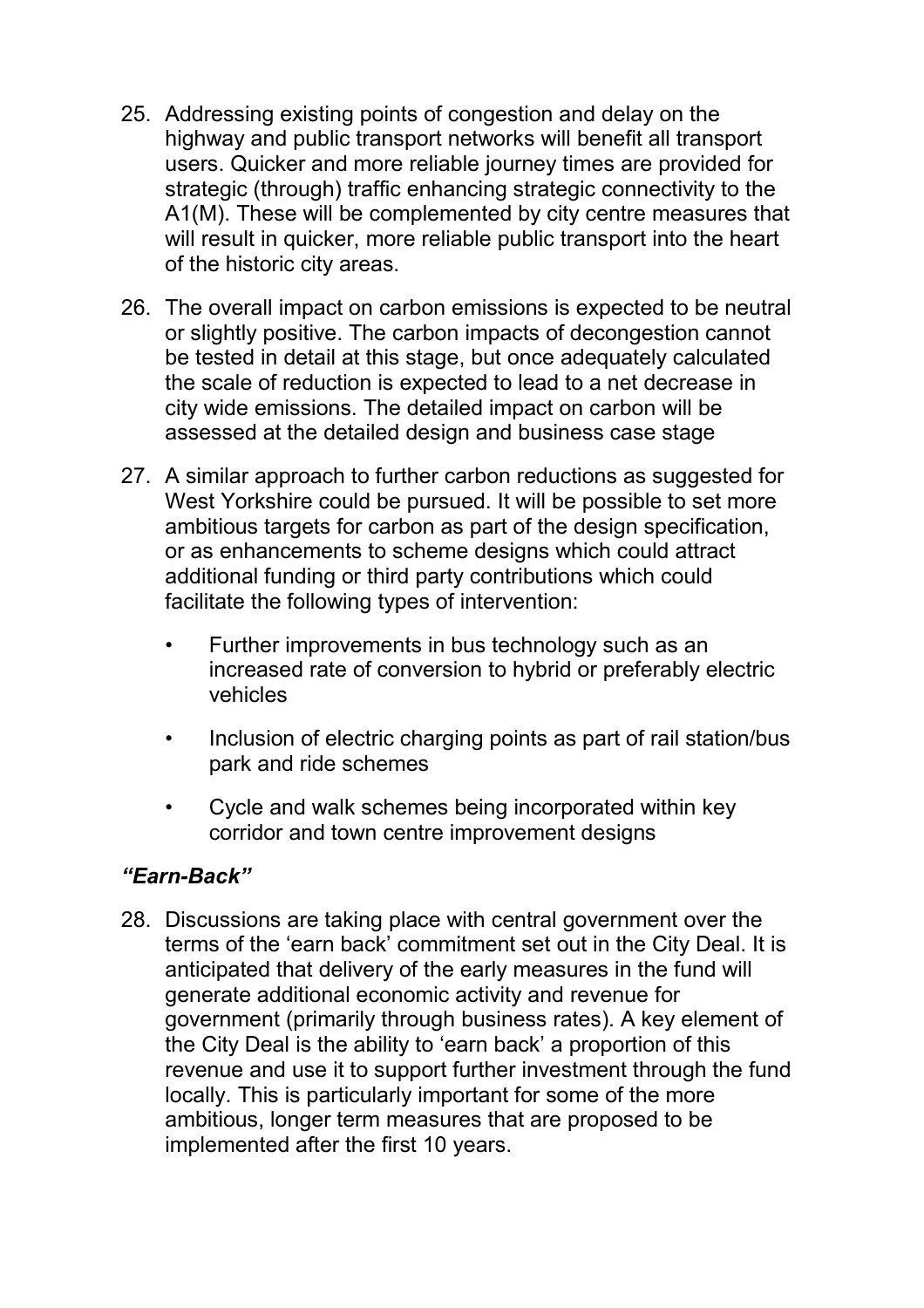29. As the Fund develops, and as Earn Back starts to create a 'new' funding stream in the future, the York and West Yorkshire partners will develop an approach to jointly developing, delivering and funding mutually beneficial schemes.

## *Transformational Schemes*

- 30. A number of larger mutually beneficial schemes have been identified as medium term interventions with potential to deliver transformational change. It is recognised that most of these will take longer than the initial 10 year period of the fund to develop, design and deliver and will require funding over and above the initial £1bn (for example through the 'earn back' deal with government). It is proposed that the fund will be used to undertake the preparatory work required for future delivery.
- 31. Also of relevance to York are the committed improvements to the Trans-Pennine train services (electrification) that will improve connectivity between York, Leeds and beyond and provide a key building block to achieve further rail improvements.
- 32. Also of significant local interest are further rail network improvements (potentially funded through Earn Back). Most notably improvements to the Harrogate line will be developed in partnership with Network Rail. Other rail projects will be developed to address connectivity between York and Castleford/Wakefield, and Bradford and Halifax via the Caldervale line.
- 33. Business links will be further enhanced through the future provision of heavy rail or tram train connections between Leeds and Bradford City Centres and Leeds Bradford International Airport.

#### *Governance*

34. Following detailed consideration by the West Yorkshire District Councils, West Yorkshire Integrated Transport Authority and City of York Council it is proposed to establish the West Yorkshire and York Local Transport Body in accordance with the requirements of the DfT. Proposals for the governance arrangements to be adopted are currently being finalised by each partner with a view to submitting the governance plan to DfT by July 2013 for approval.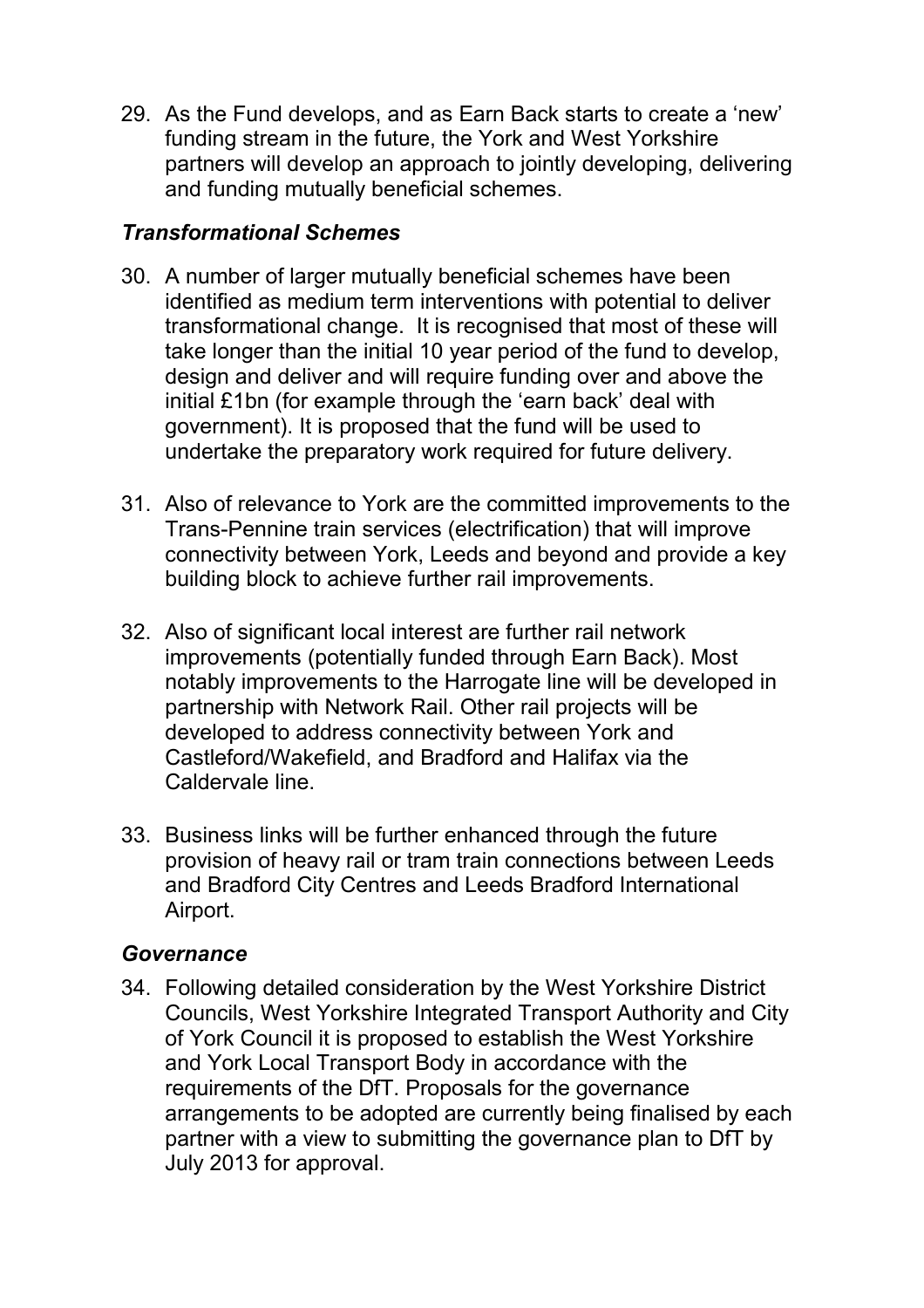- 35. The governance proposals have been shaped by the intention of the West Yorkshire authorities to form a Combined Authority (CA) in April 2014. At the point the Combined Authority is established, the LTB functions will be assumed by the arrangements to be put in place for the Combined Authority. Before then, arrangements need to be made for the 'Interim Period'.
- 36. A draft Memorandum of Understanding (MoU) has been prepared to set out the common will of the WYTF+ partners to cover governance issues during the interim period. This is attached as Annex C, and the key features are:
	- The LTB functions will be administered by the Executive Committee of the West Yorkshire Integrated Transport Authority (WYITA).
	- During the Interim Period an elected Councillor nominated by the Leader of City of York Council may attend all meetings of the LTB or any committee of the WYITA at which LTB business appears on the Agenda. Under the standing orders of WYITA the Chair will permit the York Councillor to address the meeting and take part in discussions but not vote.
	- Subject to agreement from WYITA and CYC, a Joint Advisory Committee of the WYITA and City of York Council may be established pursuant to s101 of the Local Government Act 1972 to advise and make recommendations to the LTB.
	- The Parties agree that York's overall funding contribution to the Fund including the devolved major scheme funding will only be directed to: schemes with a mutual benefit to West Yorkshire and York (and potentially other LTB's); or schemes of benefit to York and its hinterland.
	- In its capacity as the LTB, WYITA will only allocate resources committed to the Transport Fund and prioritise schemes in accordance with the agreed prioritisation criteria and in agreement with both parties – effectively 'Ring-Fencing' the York package to the schemes as outlined.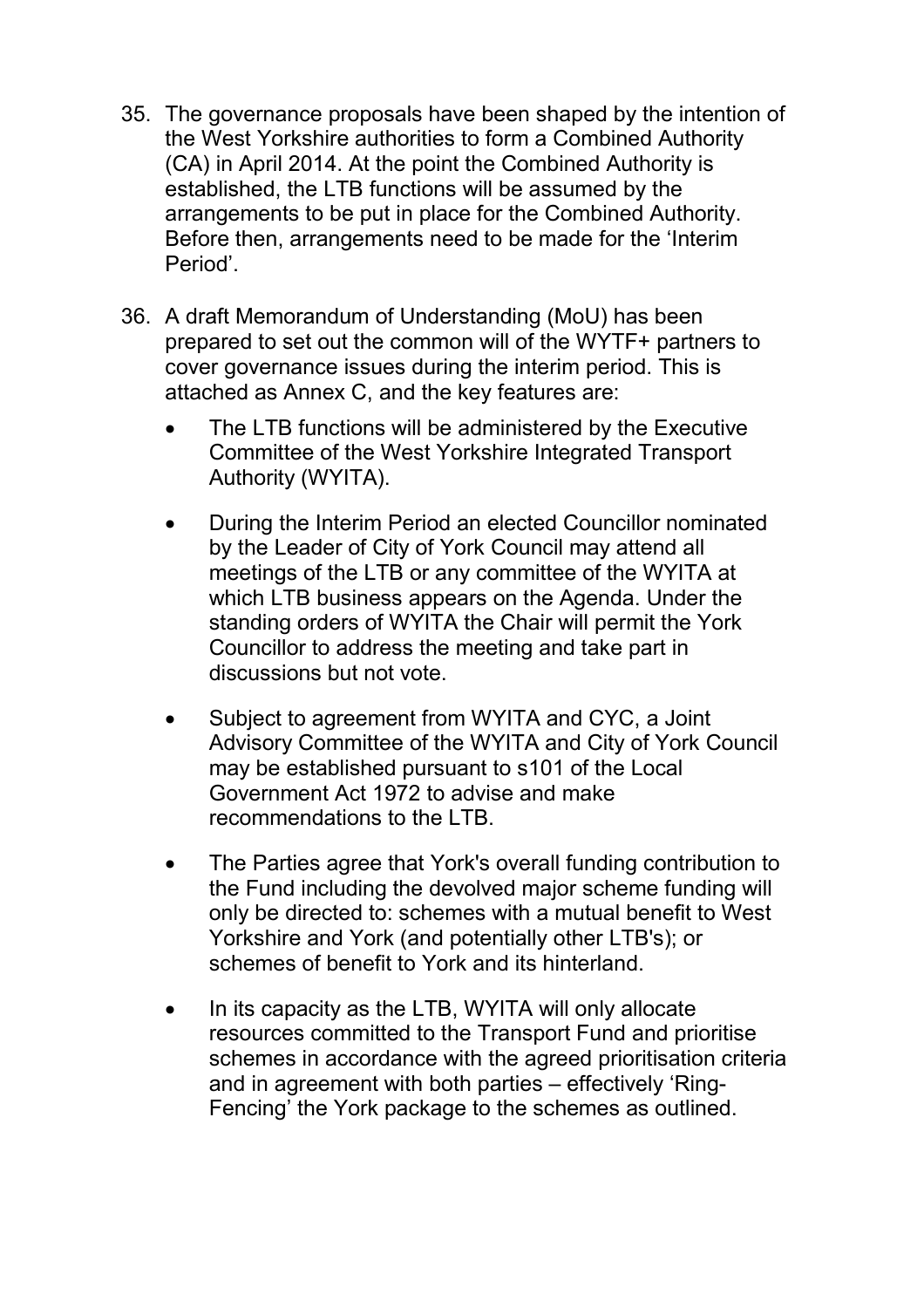37. As York is unlikely to be a founder member of the CA (due to non contiguous boundaries) a further MoU is likely to be needed between the CA and CYC.

## *Preparatory Work*

- 38. Following approval from each individual district to set up the WYTF+, it is proposed to develop a number of schemes that can be brought forward in the early years of the fund.
- 39. Work to develop West Yorkshire based schemes will be funded by a ring-fenced allocation in the 2013/14 WYITA budget allocated from the WY transport levy. This funding is not available to develop York schemes.
- 40. Therefore, if York is to keep pace with the other members of the WYTF the council will need to assign sufficient budget from its own funds to develop York scheme(s) for early delivery.
- 41. Given the existing congestion problems and LTP and DfT funded scheme investment programme, it is the Officer view that the York Outer Ring Road scheme should be prioritised for early delivery in the WYTF+. Development of this scheme at an early stage also maximises the opportunity for a contribution from the North Yorkshire Local Transport Body (NYLTB) which is working to a 2015-2019 funding window. Initial discussions regarding a joint funding proposal to the NYLTB have been positive.
- 42. Early development of the station bus interchange plans will also be a priority to enable early engagement with potential East Coast Mainline franchise bidders and working with Network Rail to ensure implementation takes place within the next franchise period.
- 43. Current transport capital programme funding is fully allocated in 2013/14 to support the delivery of the Access York Phase 1 project and Better Bus Area Fund and Local Sustainable Transport Fund schemes. Subject to confirmation of the financial arrangements it is proposed to fund the preliminary development work for the schemes within the WYTF+ by bringing forward a proportion of the 14/15 contribution to the fund once the fund has been approved. In the interim initial development of the schemes will continue using the existing Delivery and Innovation Fund allocation (£70k) for Access York Phase 2 development.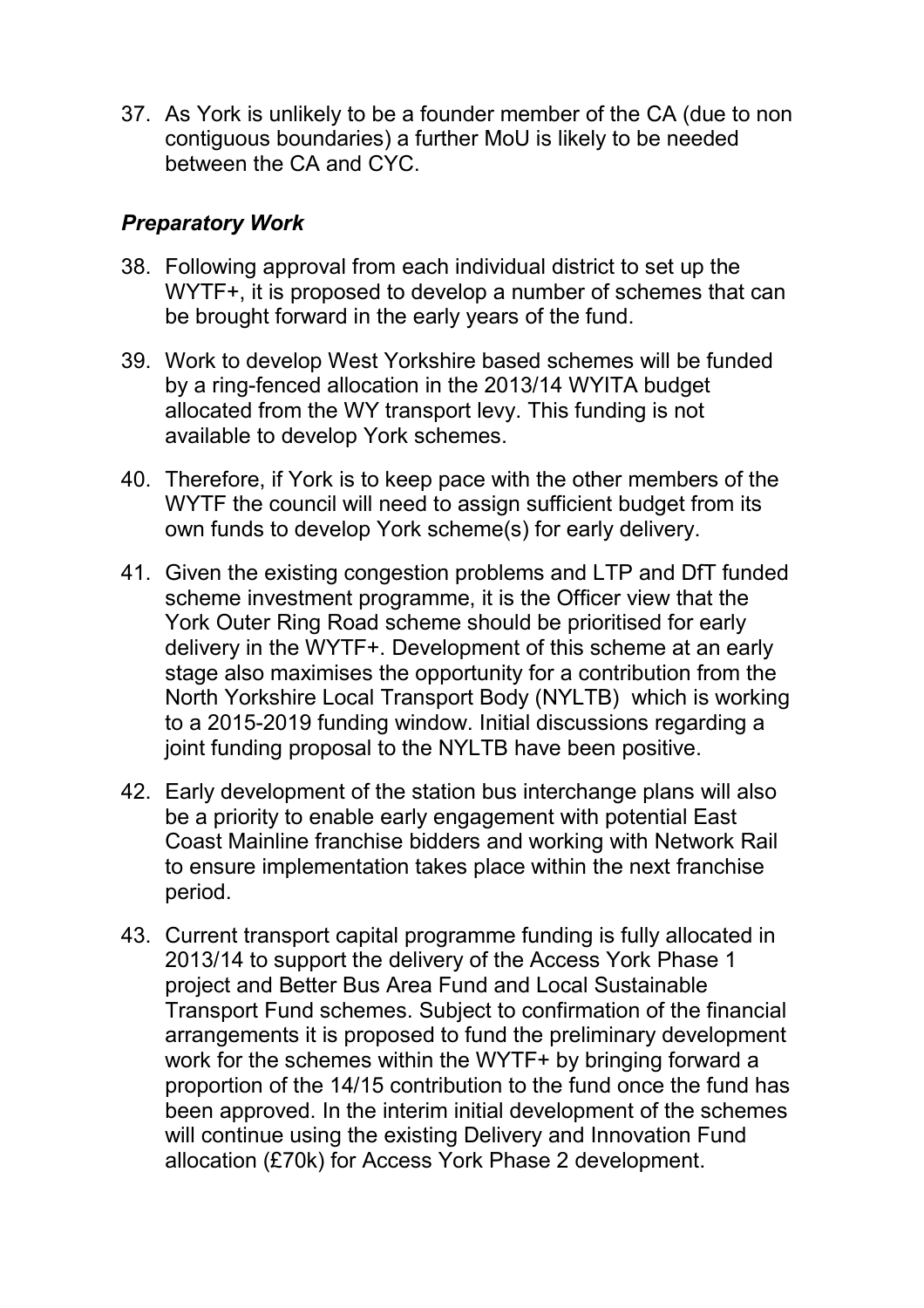44. Depending on the delivery programme it is anticipated that up to £200k will be required in 13/14 to progress the development of the business case and early stage design for the Outer Ring Road Schemes.

## *Shared Delivery*

45. Looking further ahead there are key opportunities to share delivery expertise between York and West Yorkshire authorities and efficiencies to be gained through a partnership approach to feasibility studies, business case development, project management and delivery.

## **Consultation**

- 46. Citywide consultation was carried out in 2009 when the City of York Council Local Transport Plan for 2011-2031 was developed. Consultation has also taken place with business interests and the York Quality Bus Partnership. This showed strong support for transport investment to support the economy.
- 47. Internal consultation concerning WYTF+ has been carried out with: Leader; Chief Executive; Cabinet Member for Transport; Director; Finance Director and Assistant Director through a regular programme of Officer Steering, Leaders and Portfolio holders' meetings.
- 48. Detailed consultation will be undertaken on the individual schemes as they are progressed.

#### **Options**

49. This section presents the main options available for Members to consider as follows:

Option 1 – Support in principle the establishment of the West Yorkshire Plus Transport Fund and the indicative financial commitment.

Option 2 - Reject the proposal

## **Analysis**

50. This section presents an appraisal of the advantages and disadvantages of each option.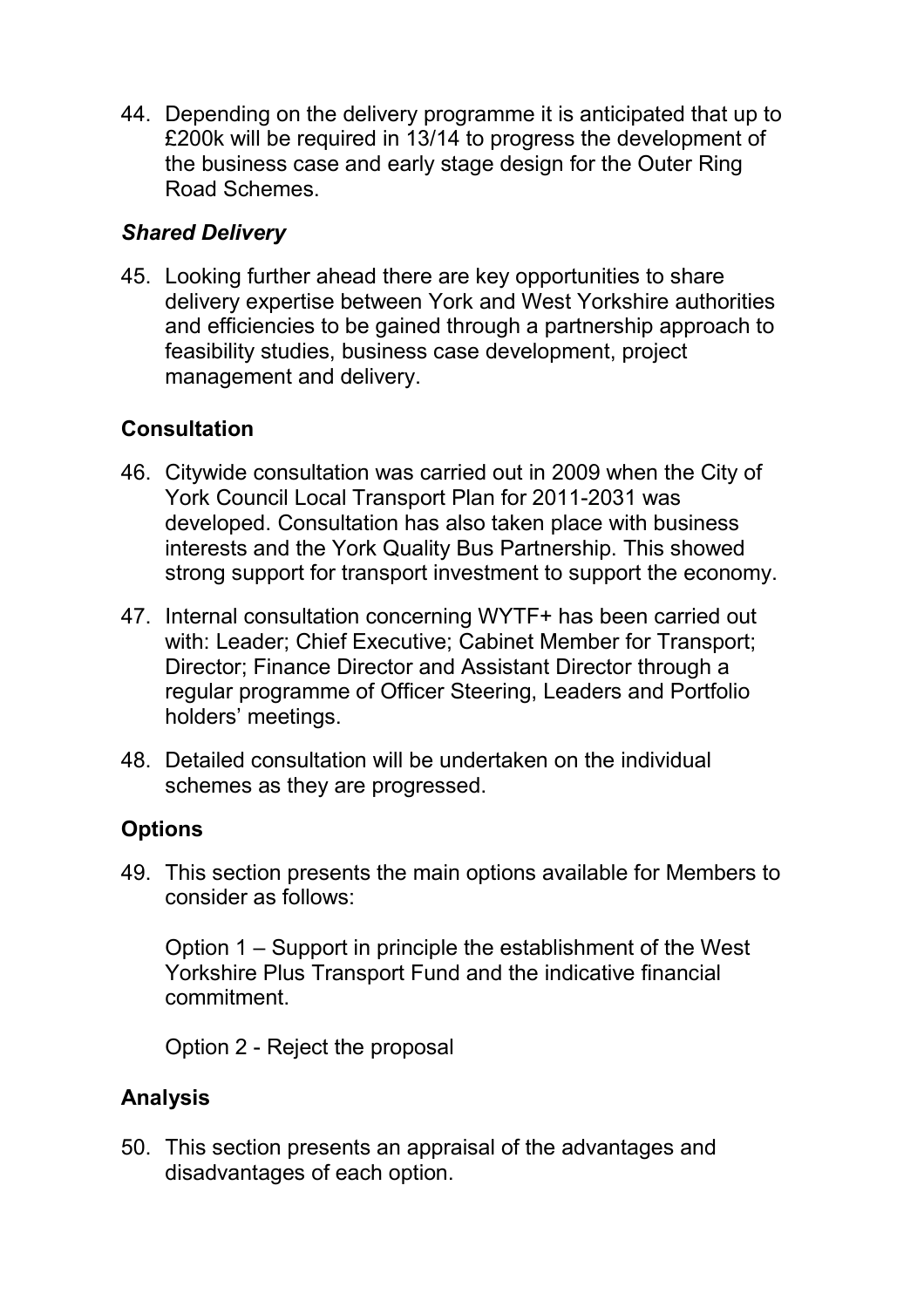#### **Option 1 – Support in principle the establishment of the West Yorkshire Plus Transport Fund and the indicative financial commitment.**

- 51. Supporting the principle of the fund and the indicative financial contributions to the WYTF+ will set in motion the process of establishing the fund. The York package of measures will bring about significant GVA and job creation benefits alongside substantial improvements to the York transport network including:
	- a. Extension and improvement of the Park & Ride network and relieving the main urban area road network
	- b. Upgrading the northern parts of the York Outer Ring Road
	- c. Improving public transport and sustainable access into the city centre
	- d. Unlocking access into key brownfield development sites
	- e. Improving public transport connectivity at the railway station
- 52. In the longer term the WYTF+ core schemes will form the building blocks for future transformational schemes such as Harrogate Line upgrades. The scheme has potential to earn back future revenue streams into the transport fund.
- 53. There are a number of action points to finalise if the proposed support in principle recommended in this report is approved to enable the Transport Fund to progress, these are:
	- a) Confirmation of the availability of funding to meet the local contributions. As part of the annual budget setting process a budget report will be prepared for approval at Cabinet which will be then be forwarded to Full Council for final approval.
	- b) Further consideration of the impact of the proposed revisions to the LTP settlement.
	- c) Satisfactory progress made in on-going City Deal negotiations, specifically including securing clarity and agreement on an acceptable level of Earn Back funding from future additional business rates in West Yorkshire and York..
	- d) An in-principle agreement to the setting up of the fund being made by all West Yorkshire District Authorities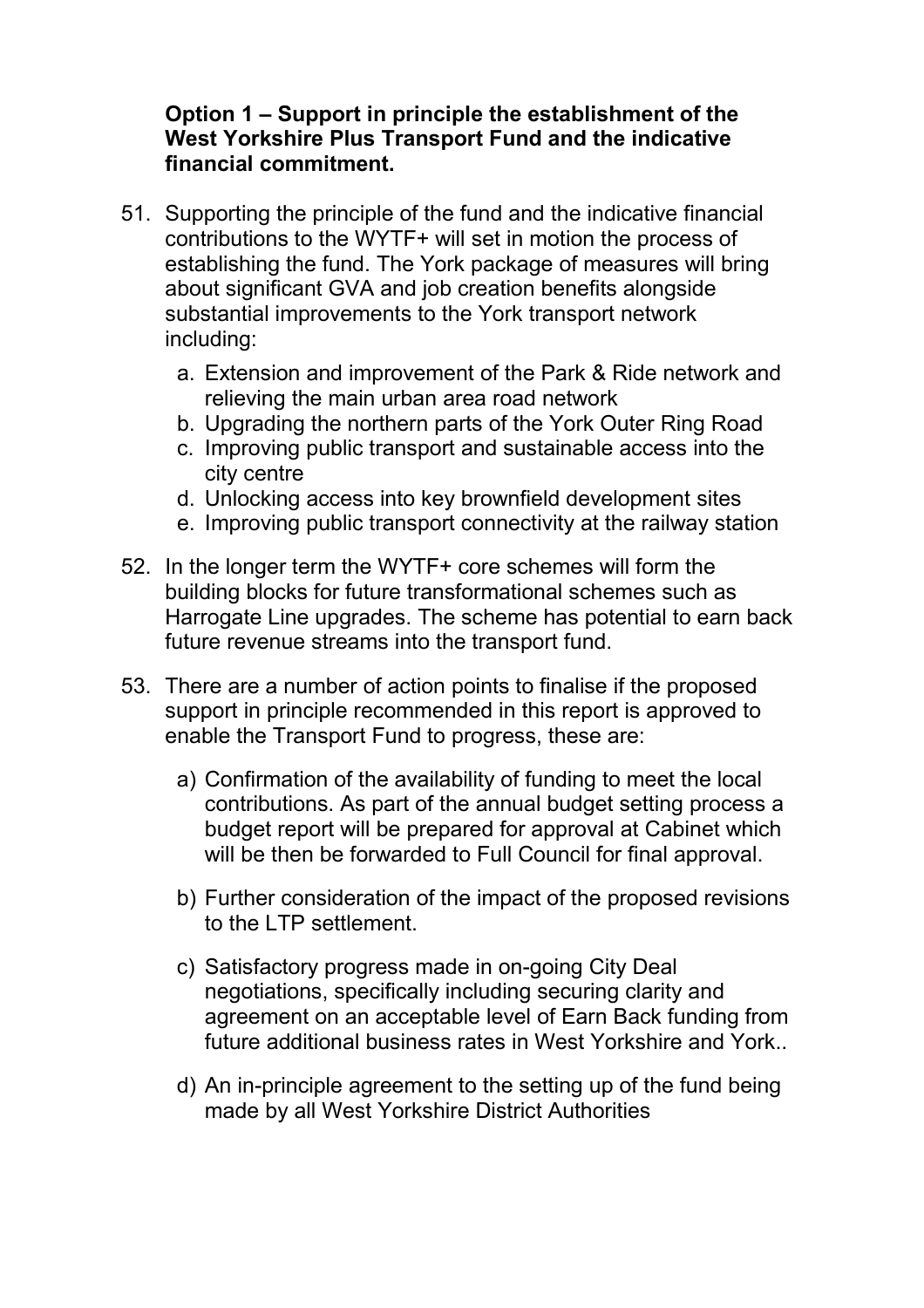- 54. Members should be aware of the proposed ongoing long term financial commitment to contribute towards the fund as set out in the financial section below.
- 55. As part of this option it is proposed that the draft Memorandum of Understanding is approved to cover the Interim Period until the proposed Combined Authority is established.

#### **Option 2 – Reject the WYTF+ financial contribution**

- 56. Rejecting the indicative financial contributions to the WYTF+ will mean that York has no access to city region deal elements of the WYTF+ local transport major scheme funds. This represents the bulk of the fund. This will also remove potential to access earnback and may prevent transformational schemes being achieved in York.
- 57. It may be possible for membership of the LTB to continue but York may only be able to access the devolved DfT funding element (£5.0m for 2015 – 2019), and this would be subject to agreement from the other partners.
- 58. Choosing this course of action will result in reduced impact on achieving the Council priorities of "Get York Moving" and "Grow the Economy".

#### **Council Plan**

59. The York package of major transport schemes will enable the achievement of the Council priorities as shown in Table 3.

| <b>Get York</b><br><b>Moving</b> | <b>Grow the</b><br><b>Economy</b> | <b>Protect</b><br><b>Environment</b> | <b>Protect</b><br><b>Vulnerable</b> | <b>Build Strong</b><br><b>Communities</b> |
|----------------------------------|-----------------------------------|--------------------------------------|-------------------------------------|-------------------------------------------|
| <b>Reduced</b>                   | <b>Removes</b>                    | More PT and                          | Focus on                            | Helps open                                |
| congestion                       | barriers to job                   | <b>P&amp;R</b> trips                 | public                              | the York                                  |
| Quicker                          | creation                          | Improved                             | transport                           | <b>Central site</b>                       |
| <b>ORR</b>                       | <b>Stimulates GVA</b>             | <b>City Centre</b>                   | Improves                            | up and                                    |
| journey                          | Focus on city                     | <b>Air Quality</b>                   | accessibility                       | underpins the                             |
| times                            | centre and                        | and                                  | to                                  | city's                                    |
| <b>Further</b>                   | northern ORR                      | cityscape                            | transport,                          | continued                                 |
| expands                          | <b>Reduces</b>                    | <b>Reduced</b>                       | jobs and                            | growth                                    |
| and                              | congestions                       | carbon                               | healthcare                          |                                           |
| <i>improves</i>                  | costs and                         | emissions by                         |                                     |                                           |

#### **Table 3 – York Package Fit to Council Priorities**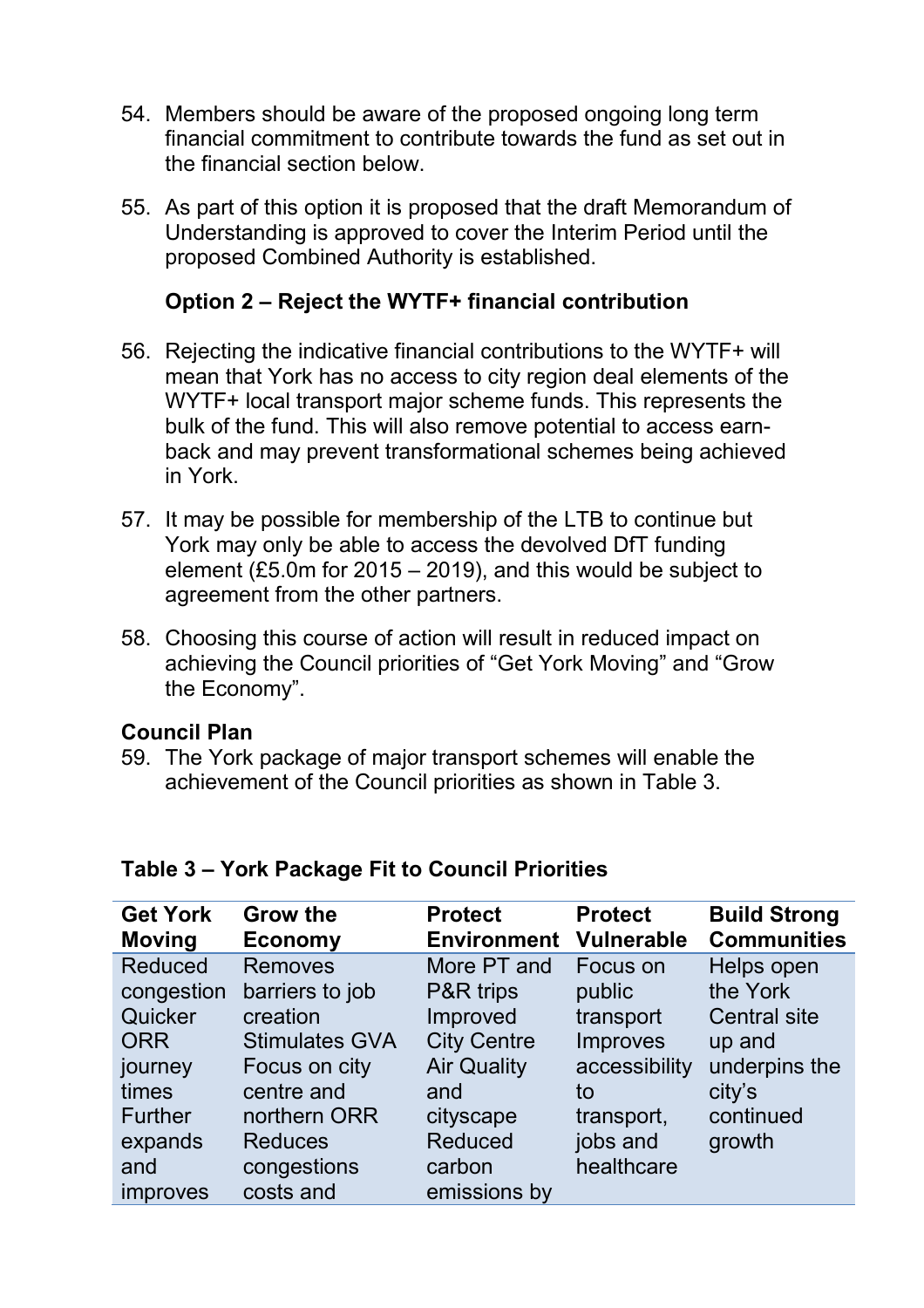| buses | P&R | business/delivery switching to<br>unreliability | electric<br>(hybrid) |
|-------|-----|-------------------------------------------------|----------------------|
|-------|-----|-------------------------------------------------|----------------------|

#### **Implications**

## *Financial*

- 60. The cost of the York package, including optimism bias is circa £80m. Without optimism bias this figure reduces to circa £60 million.
- 61. During the detailed development and phasing work, the spend profile and the funding requirement may need to be adjusted to balance. This report presents an indicative approach to this income and expenditure balance, which is considered appropriate at this stage.
- 62. The WYTF Finance Working Group (made up of Strategic Finance Managers from the five West Yorkshire Districts, York and Metro) have identified three main sources of direct contributions into the Fund, and the 'buying power' attributable to each element:
	- District Contributions (£749 million)
	- LTP top slice at a level of 40% from LTP into the Fund (£101 million)
	- DfT local major scheme funding (£150 million)\*
	- TOTAL (£1 billion)

\* The DfT funding element may be increased once the implications of the recent announcement on devolved major scheme funding has been assessed - WY and York have been informed they will receive an indicative £182m over 10 years)

- 63. To build up the £749 million capital element of the Fund, District revenue contributions would start in 2014/15 and increase year on year up to a maximum in 2022/23. That additional contribution would then need to be maintained for a period of 30 years.
- 64. It is also proposed to top slice 40% of the LTP to add an additional £101 million. The availability of funding is dependent on future LTP settlements. This will move transport funding away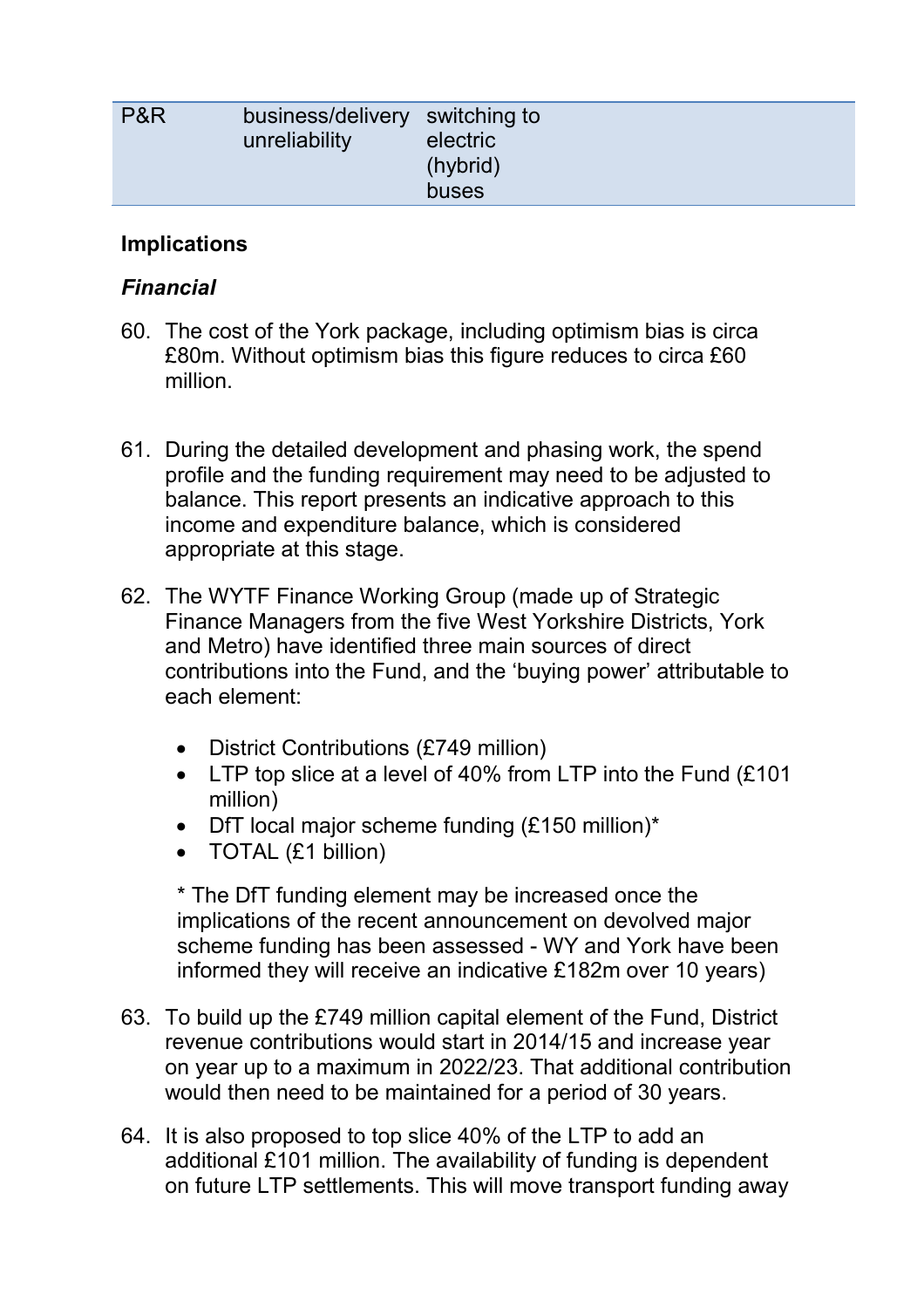from small schemes towards the larger schemes with city region wide impact.

65. The table below sets out the District contributions that would be required in future years and the actual contributions which are proposed for 2013/14. Contributions are based on June 2011 population figures.

|                                          | 2013/14        | 2014/15 | 2015/16 | 2016/17 | 2017/18 |         | 2022/23 |
|------------------------------------------|----------------|---------|---------|---------|---------|---------|---------|
| Leeds                                    | 656            | 1,061   | 3,433   | 5,148   | 6.866   | and     | 15,448  |
| <b>Bradford</b>                          | 461            | 735     | 2,392   | 3,589   | 4,785   | ramping | 10,766  |
| Wakefield                                | 299            | 447     | 1,493   | 2,239   | 2,986   | up      | 6,718   |
| Calderdale                               | 176            | 291     | 934     | 1,401   | 1,867   | year    | 4,202   |
| <b>Kirklees</b>                          | 359            | 967     | 1,934   | 2,902   | 3,869   | on.     | 8,705   |
| <b>York</b>                              |                | 452     | 905     | 1,357   | 1,809   | year    | 4,070   |
| Total                                    | 1,951          | 3,953   | 11,091  | 16,636  | 22,182  | to      | 49,909  |
| Per head of<br>population<br><b>YORK</b> | £0.00          | £2.28   | £4.57   | £6.85   | £9.13   |         | £20.55  |
| Per week<br>per head<br><b>YORK</b>      | 0 <sub>p</sub> | 5p      | 9p      | 14p     | 18p     |         | 40p     |

*District contributions are in £000's* 

- 66. It should be stressed that this level is indicative and not presented as definitive figures. The profile of contributions will adjust to the delivery profile. The table does however demonstrate the scale of contributions which would be required over a 40 year period if the objective of a £1bn Transport Fund is to be achieved.
- 67. It should be noted that the districts contributions may need to be amended subject to options for a medium term review and will always be subject to existing DCLG guidance and overall Local Government Powers for raising finance locally.
- 68. There is currently no revenue budget provision for the York contribution to a Transport Fund. The funding requirement ramps up from £452k in 14/15 to £4.070m per year by 2022/23 and would need to be maintained for the following 30 years. The costs shown in the table would add to the Council's budget gap and need to be considered in the context of the budget savings which the Council is already having to identify.
- 69. A one off contribution from the Economic Infrastructure Fund could be allocated to cover the 2014/15 district contribution to the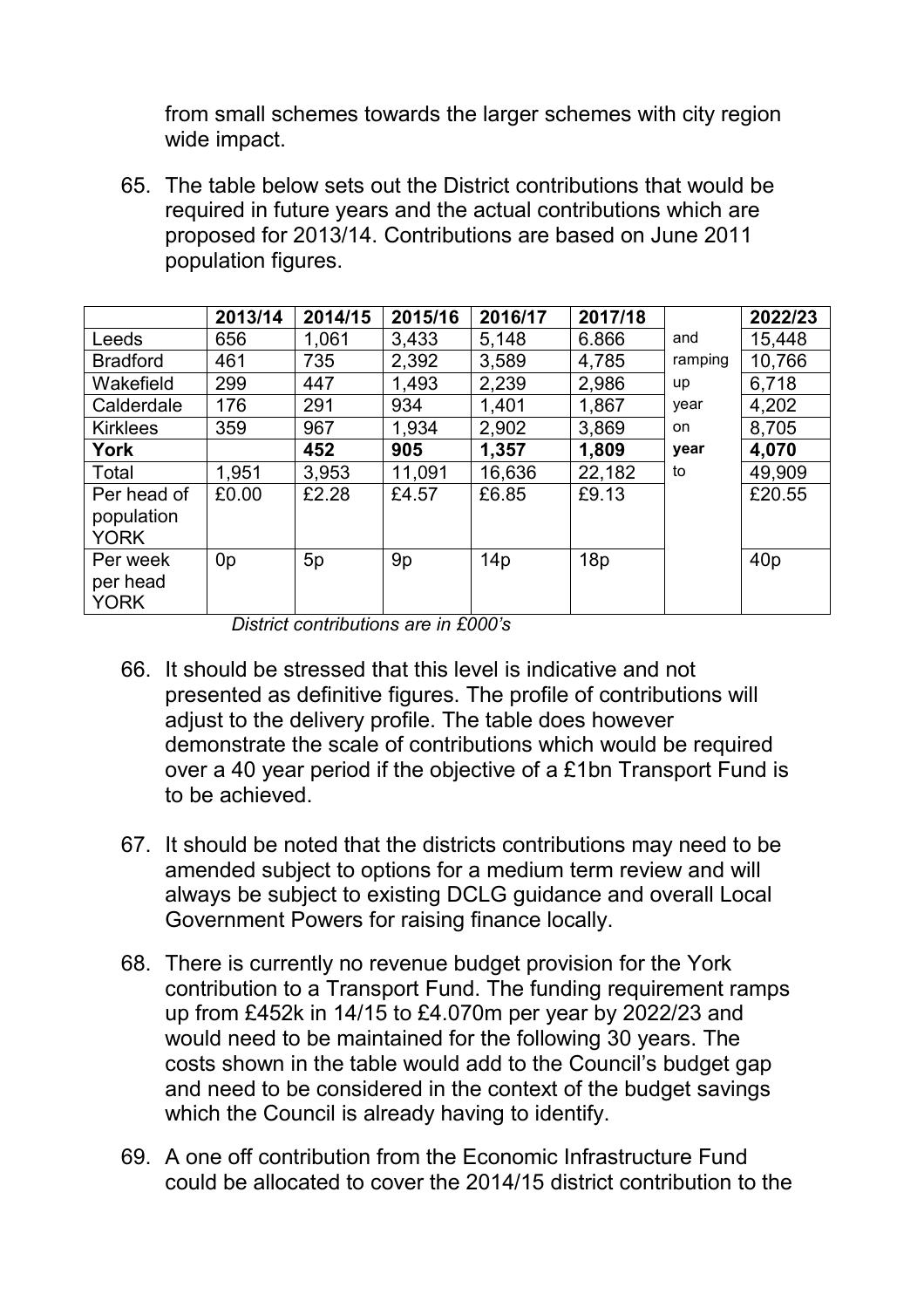fund. However future funding would need to be identified from the revenue budget.

70. The proposed 40% LTP top-slice will have a significant impact on the ability to deliver smaller scale local schemes in York. The base LTP budget allocated for 2013/14 is £1.63m and £2.32m in 2014/15. A 40% top-slice is therefore likely to amount to around £930k per annum. Depending on future settlements the funding available for smaller local transport schemes could be in the region of £1.4m. This reduction will mean that fewer schemes will be delivered impacting particularly on the smaller scale cycling and pedestrian schemes. In addition it will limit the ability to match fund bids for specific projects from the LTP budget as has been the case for the LSTF and Access York projects.

## *Human Resources (HR)*

71. The York aspects of the West Yorkshire Transport Fund will need to be managed locally with staff taken on as necessary. Reduced LTP funding will result in a lower staffing requirement for the development of smaller scale schemes in York. Opportunities may exist for staff to be seconded to the central WYTF+ delivery team. As York's LTP has a high level of match funding commitments over the next two years (BBAF and LSTF) a more gradual or tapered top-slice contribution will need to be considered.

#### *Equalities*

72. No adverse impact on specialist groups expected. A full SDI analysis likely to be carried out as part of the appraisal for a major transport scheme.

#### *Legal*

73. We are currently progressing the governance aspects of the interim arrangements on the basis of the MoU. Legal issues related to the possible progression of the Combined Authority will be the subject of a separate report.

#### *Crime and Disorder*

74. No significant impact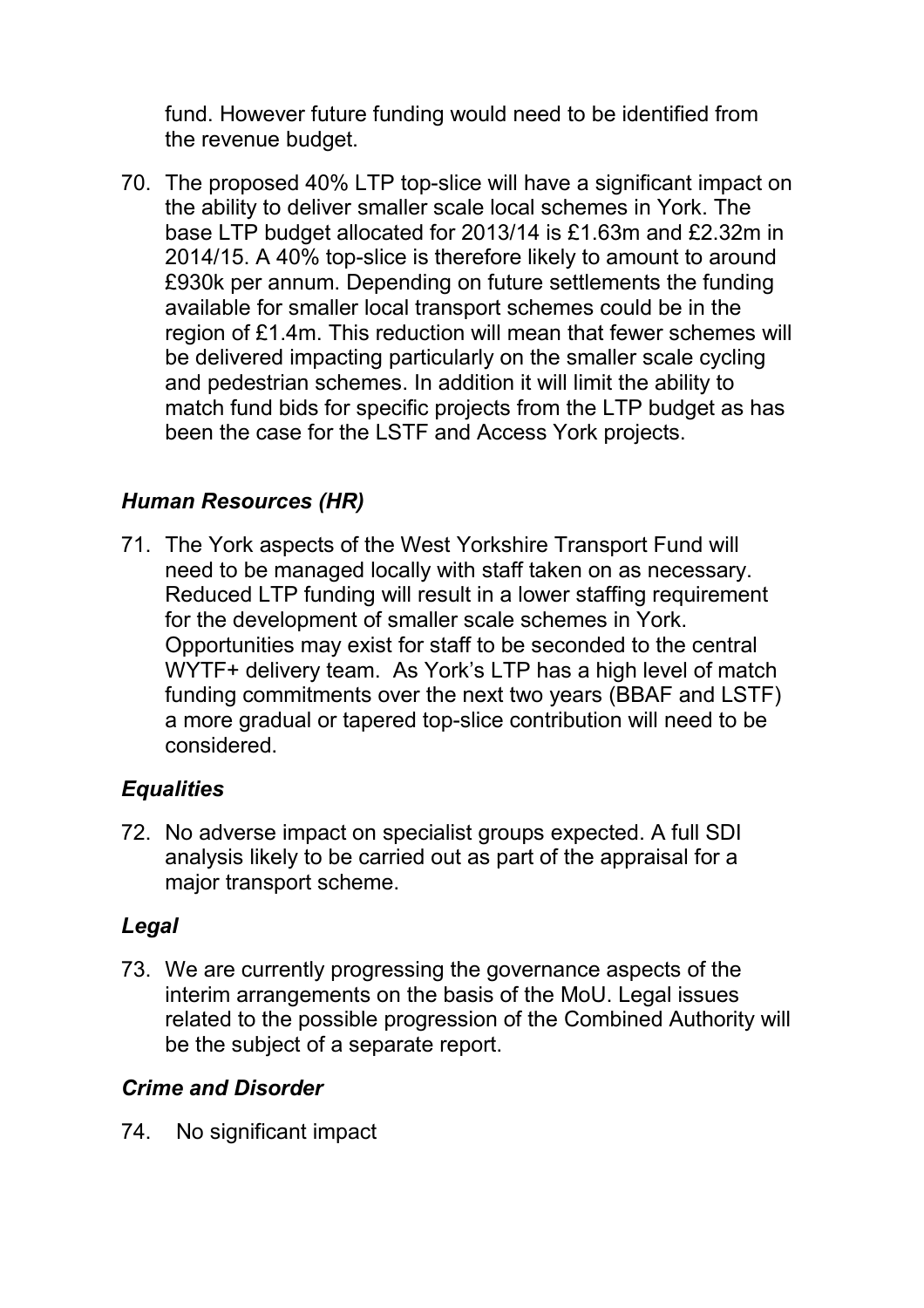# *Information Technology (IT)*

75. No significant impact

## **Property**

76. No significant impact

## **Other**

77. None

## **Risk Management**

- 78. The first key risk is the ability of the Council to make the necessary budget adjustments to fund the proposed district contribution. If the necessary budget is not available it may not be possible to progress the fund in the format proposed.
- 79. The second key risk is that a lack of support for and progress of the Fund will undermine the basis of the City Deal with Government, resulting in the devolved powers not being secured. This is being managed through ongoing engagement with all partners, and the process for creating the Combined Authority.

## **Recommendations**

- 80. Members are recommended to:
- 1) Support the principle of establishing a £1 billion 'West Yorkshire Plus' Transport Fund and the associated, indicative levels of financial commitments as set out in this report, subject to:
	- i) Satisfactory progress in on-going City Deal negotiations, specifically including securing clarity and agreement on an acceptable level of Earn Back funding from future additional business rates in West Yorkshire and York; and
	- ii) An in-principle agreement being made by all West Yorkshire District Authorities

Reason: To enable major transport schemes to be brought forward which will deliver the council's objectives

2) Submit the proposal to Full Council once the issues in recommendation 1 have been resolved.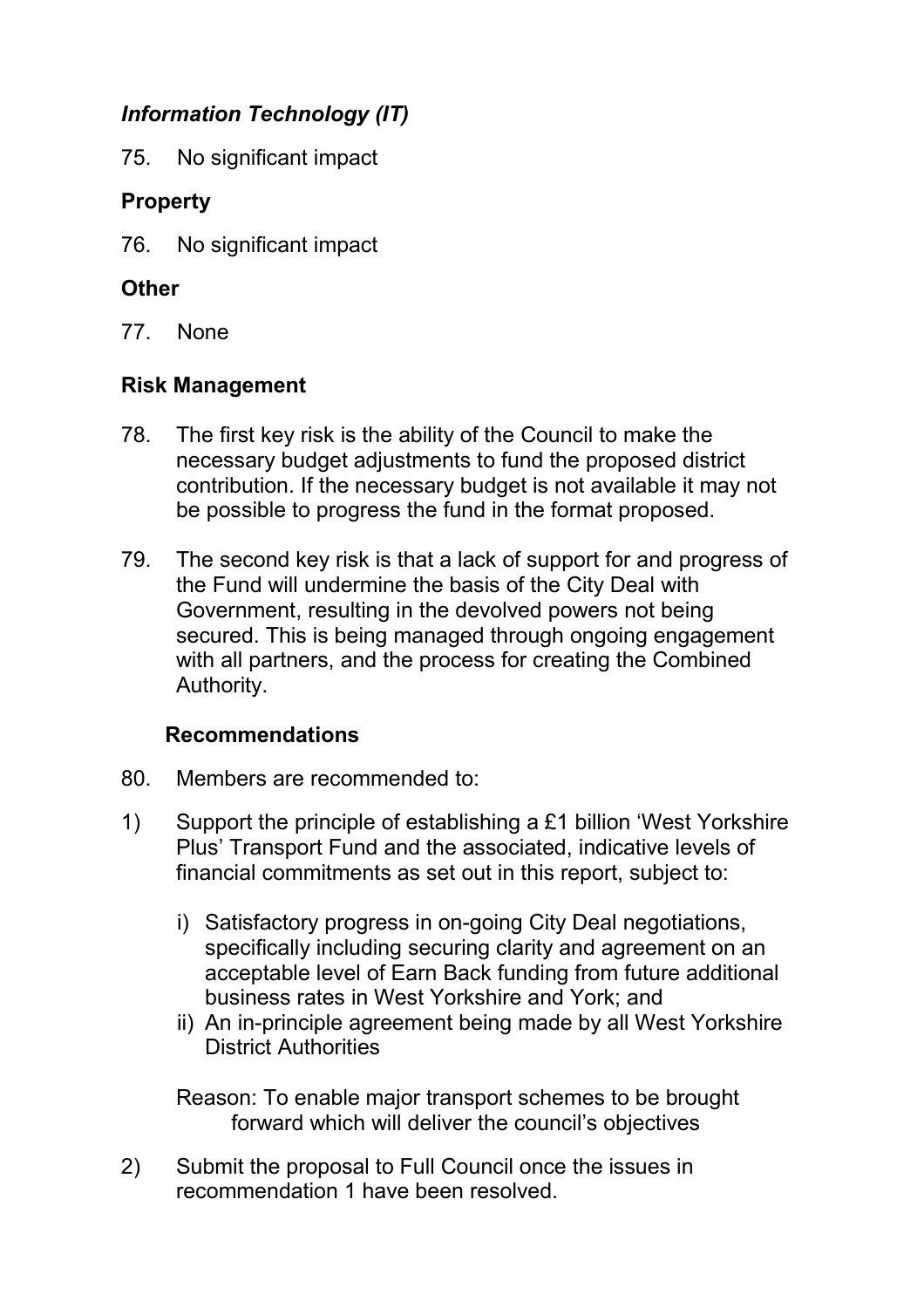Reason: To enable major transport schemes to be brought forward which will deliver the council's objectives

3) Approve the draft Memorandum of Understanding

Reason: To enable CYC and West Yorkshire Authorities to work together to deliver the WYTF+

4) Approve the initial development of business cases for the Outer Ring Road schemes and early development work on bus interchange at railway station in 2013/14.

Reason: To allow delivery of schemes early in the WYTF+ programme.

#### **Contact Details**

#### **Author: Cabinet Member Responsible for the report:**  *Cllr. David Merrett*

*Tony Clarke City & Environmental Services 01904 551641* 

*Cabinet Member for Transport, Planning and Sustainability* 

*Matthew Rudman City & Environmental Services 01904 551624* 

**Report** 

**Approved** *<sup>√</sup>***Date** *23-April-2013* 

#### **Specialist Implications Officer** *Financial Patrick Looker CES Finance Director 01904 551633*

**Wards Affected:** List wards or tick box to indicate all **All All All** 

**For further information please contact the author of the report**